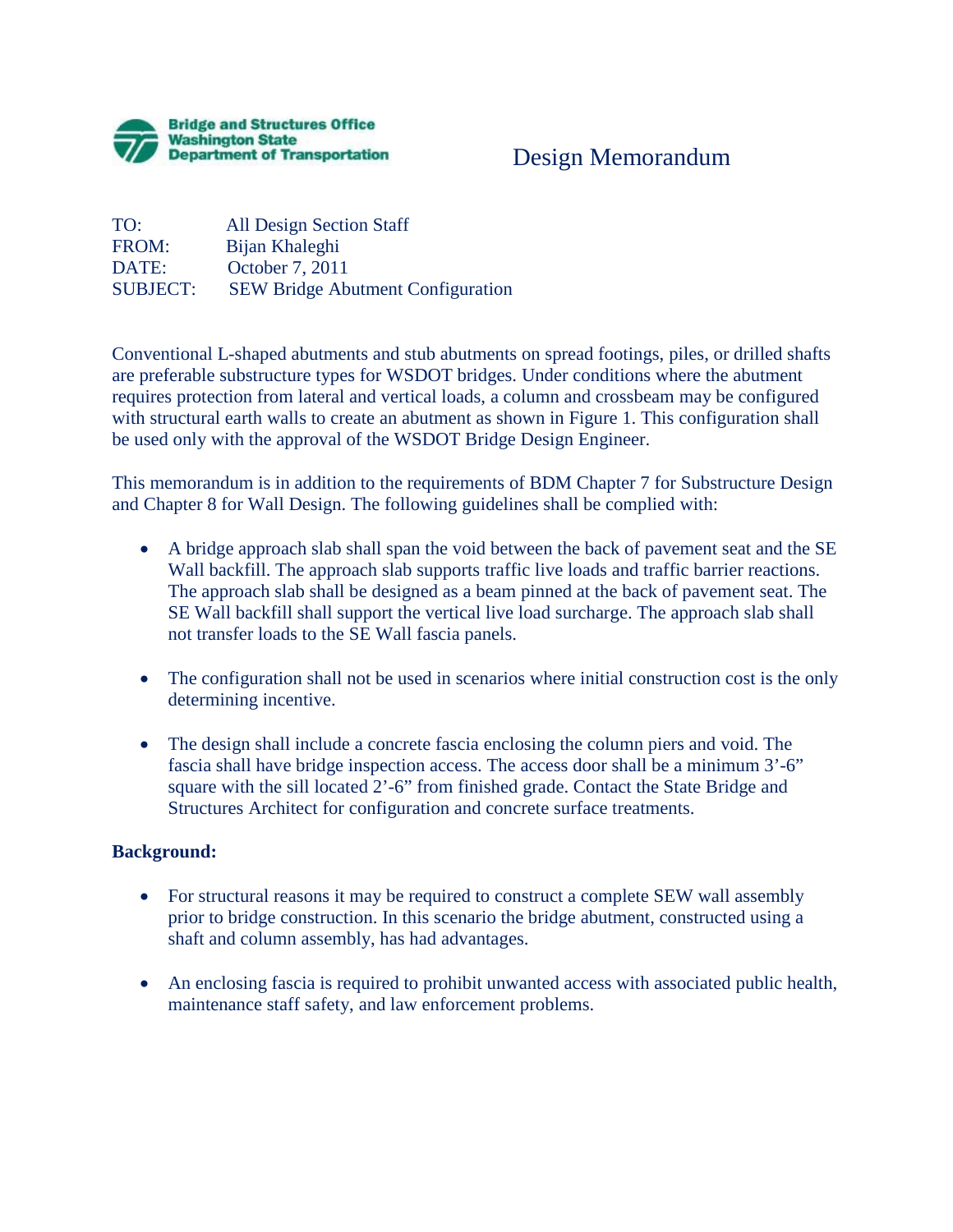

## Figure 1. Sectional Elevation showing SE Wall bridge abutment configuration

| <b>Project Name</b>                                                                       | Designer   | <b>Features</b>   | Year |
|-------------------------------------------------------------------------------------------|------------|-------------------|------|
| SR 900 Regional Trail Project                                                             | Consultant | Pedestrian bridge | 2010 |
| 15 City of Marysville Lakewood Consultant<br>Access/156 <sup>th</sup> Street Overcrossing |            | Overcrossing with | 2010 |
| 15 Br 5/454 NN Replacement                                                                | WSDOT      | Ramp replacement  | 2011 |
| 15 Puyallup River Bridge<br>5/456 Replacement                                             | WSDOT      | Major replacement | 2011 |

| Miscellaneous References - The following contracts may be used for guidance: |  |  |  |  |
|------------------------------------------------------------------------------|--|--|--|--|
|------------------------------------------------------------------------------|--|--|--|--|

If you have any questions regarding these issues, please contact Paul Kinderman at 705-7159 or Bijan Khaleghi at 360-705-7181.

cc: Mark Gaines, Bridge Construction - 47354 F. Posner, Bridge and Structures – 47340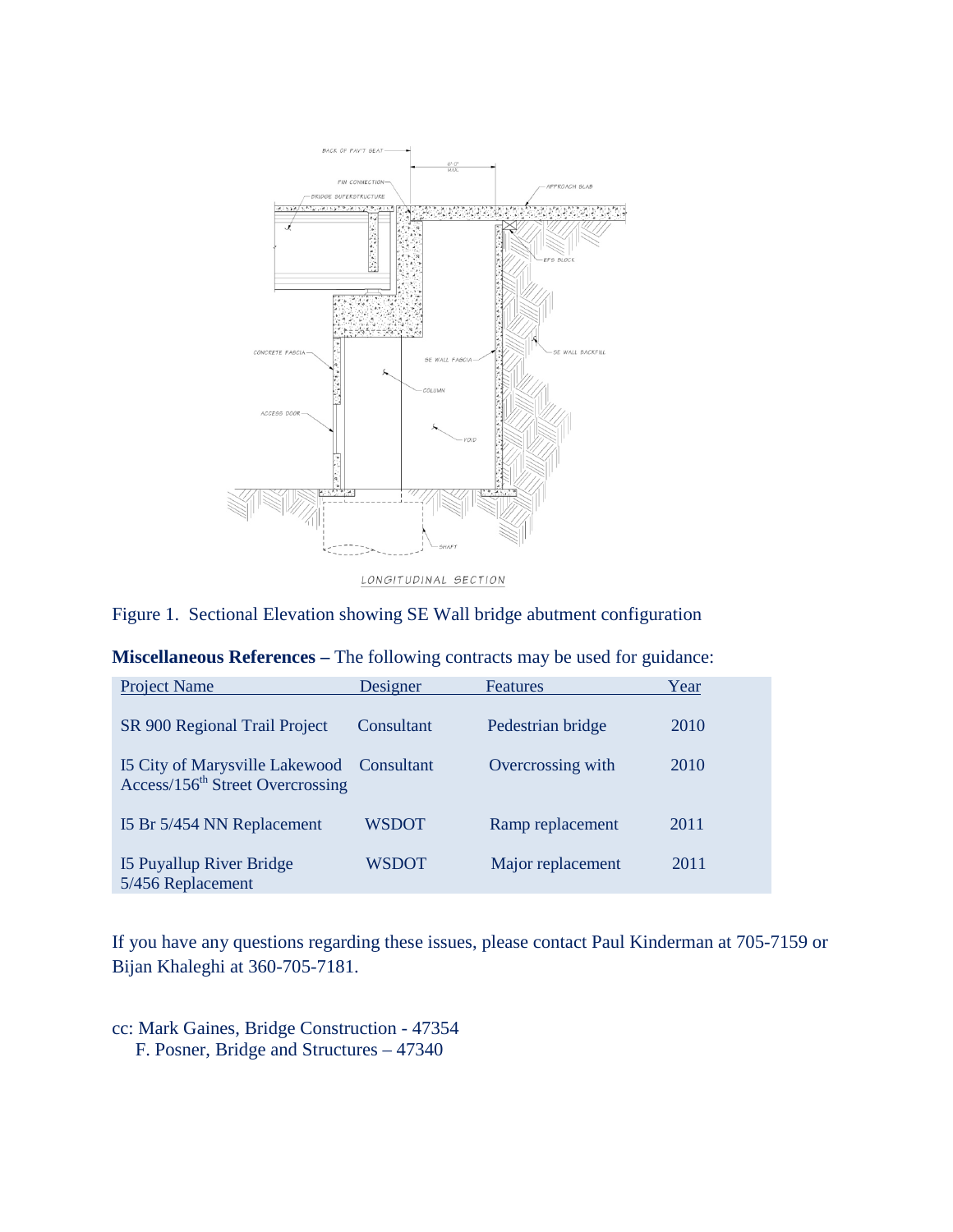## **8.1.5 SEW Bridge Abutment Configuration**

Conventional L-shaped abutments and stub abutments on spread footings, piles, or drilled shafts are preferable substructure types for WSDOT bridges. Under conditions where the abutment requires protection from lateral and vertical loads, a column and crossbeam may be configured with structural earth walls to create an abutment as shown in Figure 1. The following guidelines shall be complied with:

- A. A bridge approach slab shall span the void between the back of pavement seat and the SE Wall backfill. The approach slab supports traffic live loads and traffic barrier reactions. The approach slab shall be designed as a beam pinned at the back of pavement seat. The SE Wall backfill shall support the vertical live load surcharge. The approach slab shall not transfer loads to the SE Wall fascia panels.
- B. The configuration shall not be used in scenarios where initial construction cost is the only determining incentive.
- C. The design shall include a concrete fascia enclosing the column piers and void. The fascia shall have bridge inspection access. The access door shall be a minimum 3'-6" square with the sill located 2'-6" from finished grade. Contact the State Bridge and Structures Architect for configuration and concrete surface treatments.

For structural reasons it may be required to construct a complete SEW wall assembly prior to bridge construction. In this scenario the bridge abutment, constructed using a shaft and column assembly, has had advantages.

An enclosing fascia is required to prohibit unwanted access with associated public health, maintenance staff safety, and law enforcement problems.

The aforementioned are in addition to the requirements of BDM Chapter 7 for Substructure Design and Chapter 8 for Wall Design. The abutment configuration shown in Figure 1 shall be used only with the approval of the WSDOT Bridge Design Engineer.

| <b>Project Name</b>                                                                       | Designer   | <b>Features</b>   | Year |
|-------------------------------------------------------------------------------------------|------------|-------------------|------|
| SR 900 Regional Trail Project                                                             | Consultant | Pedestrian bridge | 2010 |
| 15 City of Marysville Lakewood Consultant<br>Access/156 <sup>th</sup> Street Overcrossing |            | Overcrossing with | 2010 |
| I5 Br 5/454 NN Replacement                                                                | WSDOT      | Ramp replacement  | 2011 |
| 15 Puyallup River Bridge<br>5/456 Replacement                                             | WSDOT      | Major replacement | 2011 |

The following contracts may be used for guidance: